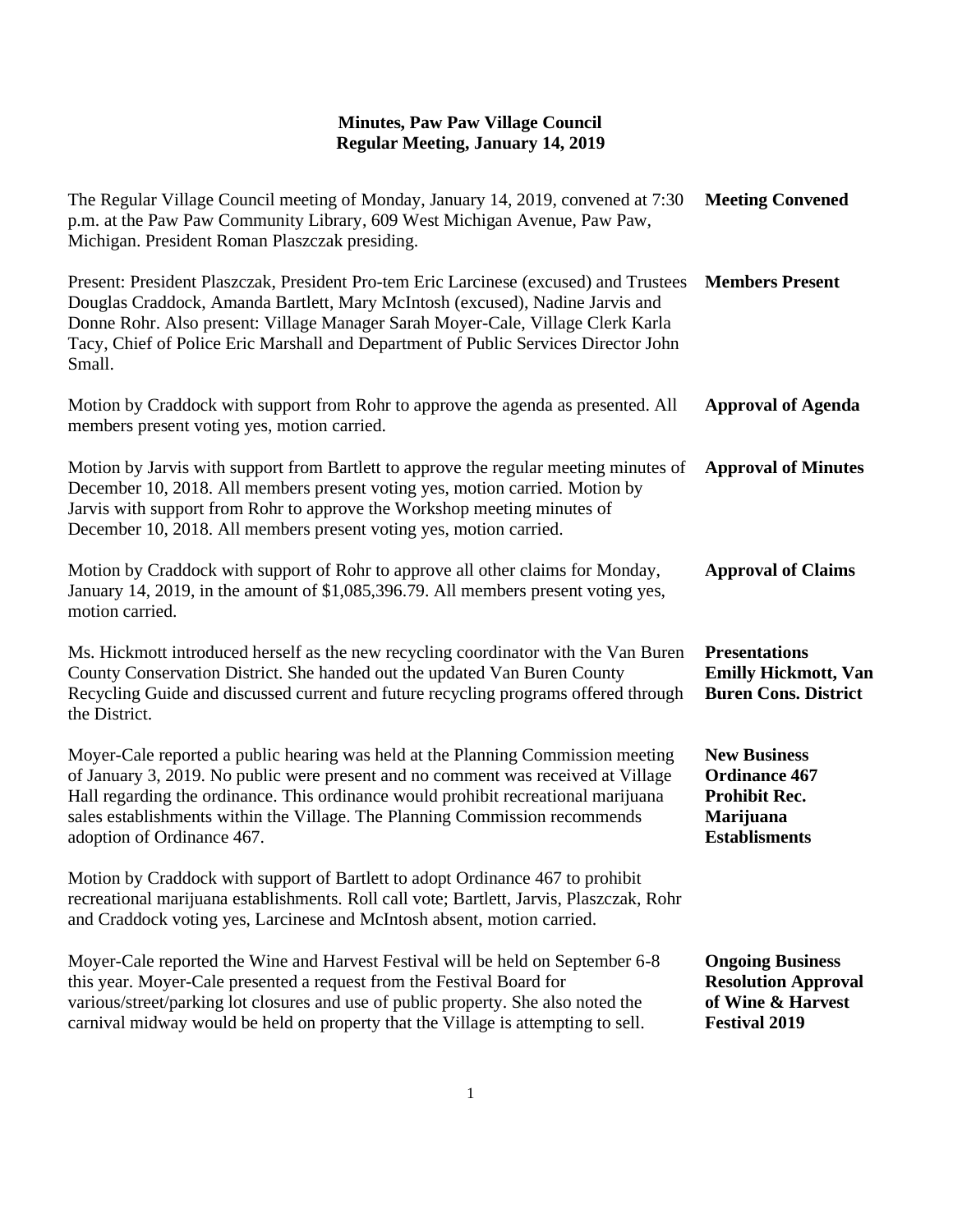| Motion by Jarvis with support of Craddock to approve street closures and use of<br>public property as requested in the letter dated December 1, 2018 and to create a<br>special events area designation in the downtown area and in and around Maple Lake<br>with the stipulation that if the land the carnival is to be held sells a new location must<br>be found. All members present voting yes, motion carried.                                                                                                      |                                                                              |
|---------------------------------------------------------------------------------------------------------------------------------------------------------------------------------------------------------------------------------------------------------------------------------------------------------------------------------------------------------------------------------------------------------------------------------------------------------------------------------------------------------------------------|------------------------------------------------------------------------------|
| Moyer-Cale reported the Village receives an annual request to contract for emergency<br>services from Paw Paw Quick Response. Moyer-Cale noted this amount is budgeted<br>for yearly.                                                                                                                                                                                                                                                                                                                                     | <b>Paw Paw Quick</b><br><b>Response</b>                                      |
| Motion by Bartlett with support of Rohr to approve the contract with Paw Paw Quick<br>Response for emergency services in 2019 for \$6,000.                                                                                                                                                                                                                                                                                                                                                                                |                                                                              |
| Moyer-Cale reported Red Arrow Ministries is requesting permission to have the<br>Community Easter Egg Hunt again this year. The event would be held on Saturday,<br>April 20 <sup>th</sup> at Kid's Paradise. The area would need be closed from 9:30 am- noon.                                                                                                                                                                                                                                                           | <b>Easter Egg Hunt</b><br><b>Approval</b>                                    |
| Motion by Rohr with support of Jarvis to approve the use of Kid's Paradise for the<br>Community Easter Egg Hunt on April 20, 2019. All members present voting yes,<br>motion carried.                                                                                                                                                                                                                                                                                                                                     |                                                                              |
| Moyer-Cale presented Michigan Rural Water's initial report for the acoustic water<br>leak detection test completed late last year in the George Ct/Charles St area. Director<br>Small gave an in-depth explanation on how the test works and the results.                                                                                                                                                                                                                                                                 | <b>Explanation of</b><br><b>Acoustic Water Leak</b><br><b>Detection Test</b> |
| It was requested at the December $10th$ meeting that payment to Abonmarche for<br>services rendered relating to the George Ct/Charles St water concerns be held until<br>council could hold a discussion and determine their satisfaction with the level of<br>information provided.                                                                                                                                                                                                                                      | <b>George Ct/Charles St</b><br><b>Abonmarche Report</b><br>Acceptance        |
| Motion by Craddock with support of Rohr to approve payment of \$3,000 to<br>Abonmarche for invoice number 124169. All members present voting yes, motion<br>carried.                                                                                                                                                                                                                                                                                                                                                      |                                                                              |
| Moyer-Cale briefly updated and provided council copies of her correspondence of the<br>discussion between herself and Mickey Bittner of Wightman regarding Briggs Mill<br>Dam. Moyer-Cale also reported the Village's current Maple Lake draw dawn permit<br>expires March 2019, the council will need to decide if they would like to renew. At<br>this time the council has asked Manager Moyer-Cale and DPS Director Small to<br>compile the information needed to start the application process but will make a final | <b>Briggs Mill</b><br>Dam/Maple Lake/<br><b>Sediment Update</b>              |

decision at a later meeting.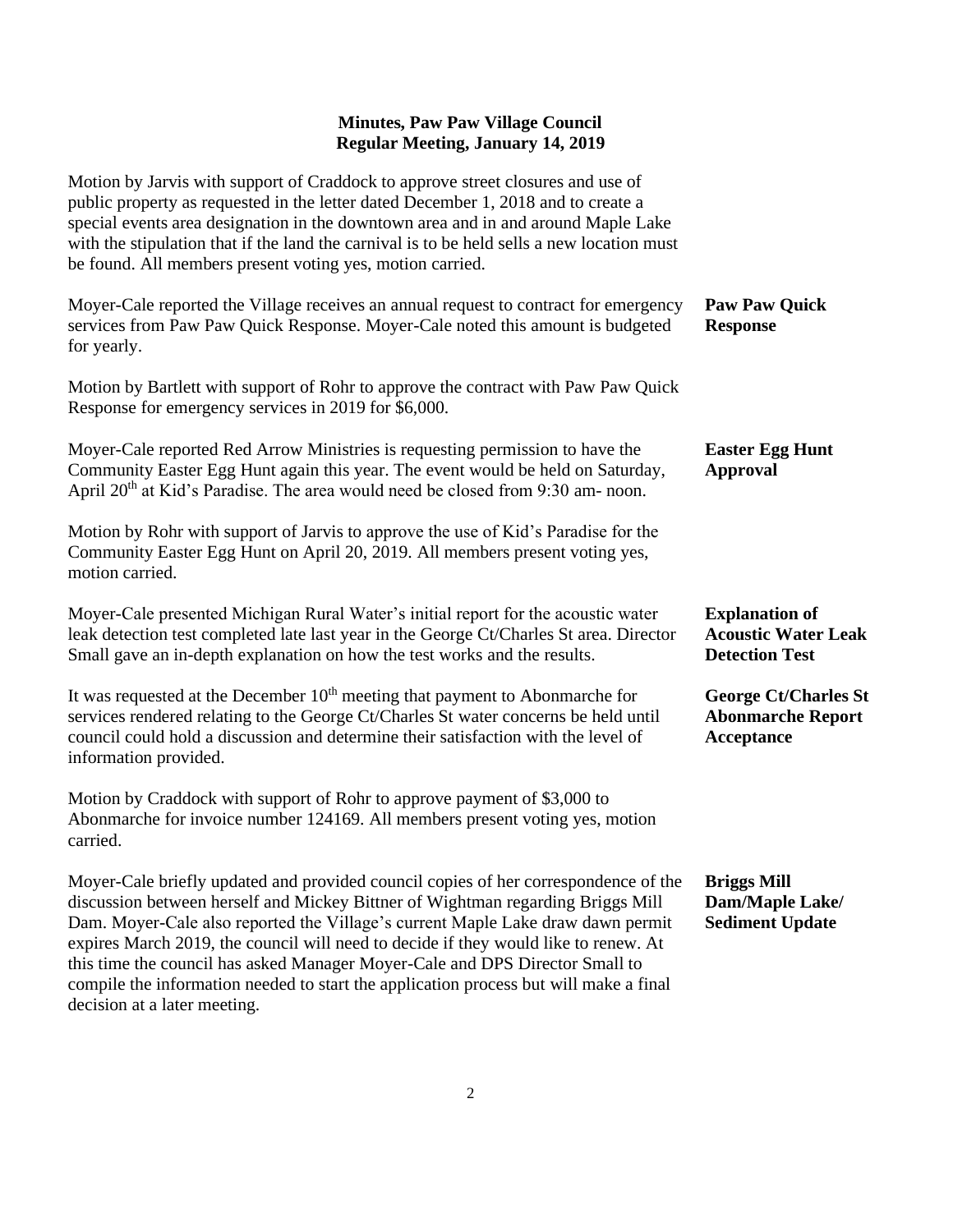|                                                                                                                                                                                                                                                                                                                                | <b>Committee Meetings</b><br>and Reports     |
|--------------------------------------------------------------------------------------------------------------------------------------------------------------------------------------------------------------------------------------------------------------------------------------------------------------------------------|----------------------------------------------|
| Rohr reported the Finance and Admin Committee met to discuss the 2019/20<br>upcoming budget and DPS contract negotiations.                                                                                                                                                                                                     | <b>Finance and Admin</b>                     |
| No Report.                                                                                                                                                                                                                                                                                                                     | <b>Public Services</b>                       |
| Jarvis reported she will not be attending the February 4 <sup>th</sup> meeting.                                                                                                                                                                                                                                                | Area Parks & Rec                             |
| No Report.                                                                                                                                                                                                                                                                                                                     | <b>DDA</b>                                   |
| No Report.                                                                                                                                                                                                                                                                                                                     | <b>Economic Develop</b>                      |
| No Report.                                                                                                                                                                                                                                                                                                                     | <b>Farmers Market</b>                        |
| No Report.                                                                                                                                                                                                                                                                                                                     | <b>Fire Board</b>                            |
| No Report.                                                                                                                                                                                                                                                                                                                     | <b>Historical Committee</b>                  |
| No Report.                                                                                                                                                                                                                                                                                                                     | <b>Housing Commission</b>                    |
| Plaszczak discussed the Maple Lake drone footage taken this fall. Moyer-Cale will<br>upload the multiple videos and pictures taken and email to council members.                                                                                                                                                               | <b>Maple Lake</b><br><b>Preservation</b>     |
| Jarvis reported the Planning Commission met January 3 to discuss prohibiting<br>recreational marijuana sales establishments. The committee also discussed alternative<br>housing developments in the area.                                                                                                                     | <b>Planning Commission</b>                   |
| No Report.                                                                                                                                                                                                                                                                                                                     | <b>Wellhead Protection</b>                   |
| Craddock reported the Wine & Harvest Board met in January to vote in new board<br>members, including new vice-president Nadine Jarvis. Jarvis reported she will not be<br>attending the February 6 <sup>th</sup> meeting.                                                                                                      | <b>Wine &amp; Harvest</b>                    |
| Moyer-Cale announced 4 proposals were recently submitted to design the new Village<br>of Paw Paw website. Blue Fire Media was chosen for its ability to provide future cost-<br>effective website maintenance. Moyer-Cale also reported she will be putting out an<br>RFP for building and inspection services for permitting. | <b>Manager Comments</b><br><b>Moyer-Cale</b> |
| Motion by Bartlett with support by Jarvis to adjourn the meeting. All members<br>present voting yes, motion carried. Meeting adjourned at 8:33 p.m.                                                                                                                                                                            | <b>Adjournment</b>                           |